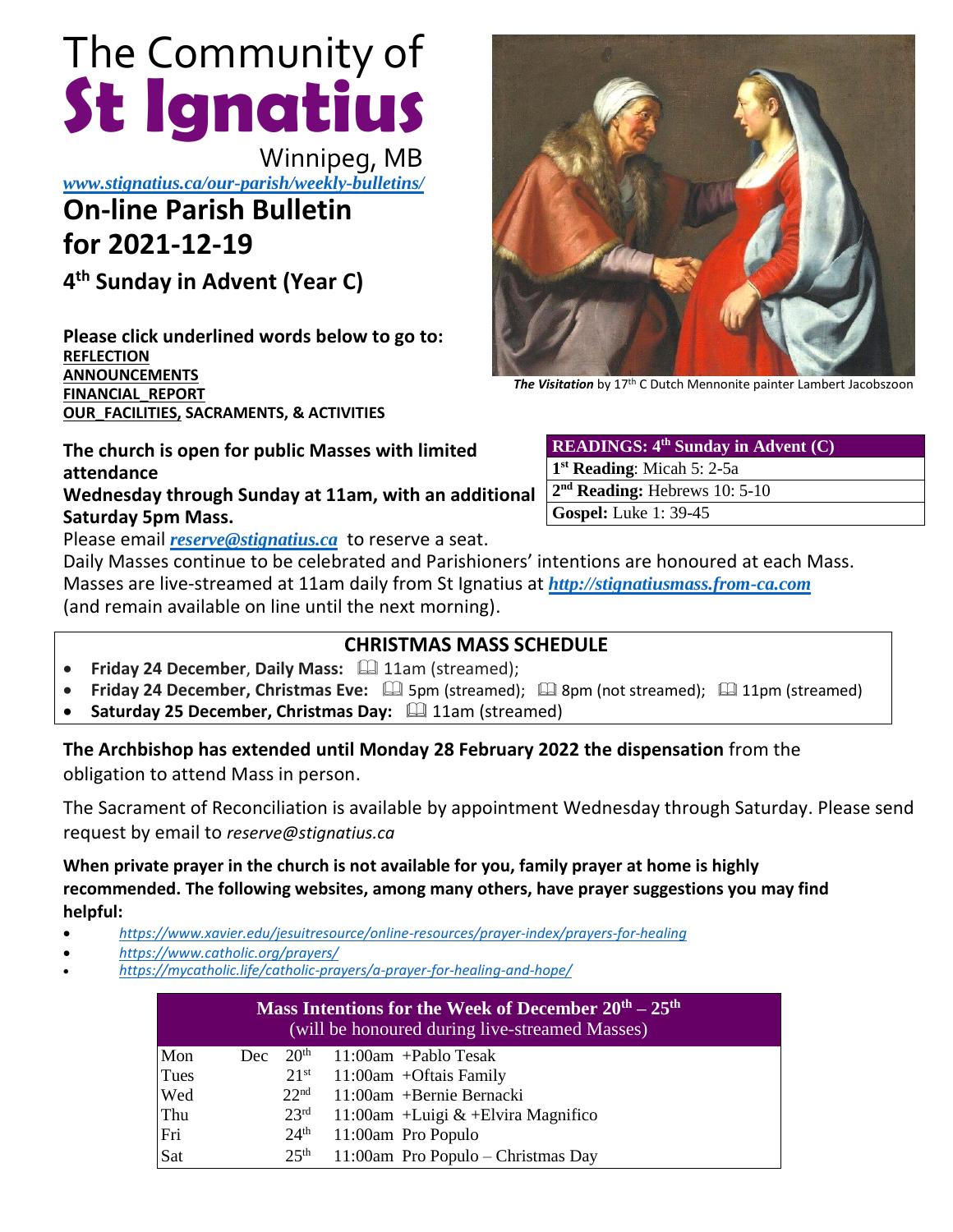# <span id="page-1-0"></span>**ANNOUNCEMENTS**

### **SCHEDULE of MASSES BETWEEN CHRISTMAS & NEW YEAR**

- Sunday 26 December, Feast of the Holy Family:  $\Box$  11am (streamed); Family blessing after the Mass
- Friday 31 December, New Year's Eve:  $\Box$  5pm Mass in Spanish and English
- Saturday 1 January 2022, NewYear's Day:  $\Box$  11am (streamed): Solemnity of Mary, Mother of God
- Sunday 2 January 2022: <sup>1</sup> 11am (streamed): Epiphany of the Lord

**Although physical attendance limits have been somewhat relaxed for indoor religious services under current Covid-19 restrictions, parishioners still require advance reservations to attend Mass in person, and the Parish policy is that all those attending Mass must wear a mask covering nose and mouth and practise physical distancing.**

**Meanwhile, all are invited to join us regularly on line at** *https://www.stignatius.ca* **.** 

**Please pray for the repose of the souls of these parishioners:** Frances MacCoy, who passed away last week; and David Edward Steven who passed away three weeks ago in Nanaimo, BC. Condolences to their families.

**To reserve seats for Christmas Mass**, please email *[reserve@stignatius.ca](mailto:reserve@stignatius.ca) well in advance,* stating the date and time you wish to attend and the names of the people in your group. Those without a reservation are invited to join us on line at *[https://www.stignatius.c](https://www.stignatius.ca/)a* 

**Wanted: Ministers for Communion Services at the Waverley Retirement Home, Mondays 10:30am.** All Covid protocols will be followed. If you are double-vaccinated and can help, contact Don Lavallee at *[donlavallee@mymts.net](mailto:donlavallee@mymts.net)* or 204-797-2762.

#### **Knights of Columbus Initiatives**

- **The Virtual Parish Christmas Dinner and Gathering, is Sunday 19 December**, 6pm. Knights will deliver a traditional Christmas dinner Covid-safe to your door and host an interactive virtual meeting. with your friends with music, etc. Remember to e-transfer your donations to *[treasurerkoc@stignatius.ca](mailto:treasurerkoc@stignatius.ca)* (please write "Christmas Dinner" in the e-transfer message) or see Knights after Masses.
- **Next Rosary Prayer: Sunday 30 January** immediately after 11am Mass.
- **Sobeys and Co-op Grocery Card Sales** after Saturday 5pm and Sunday 11am Masses. Pay by cash or debit to earn these stores' donations to our Parish.

**Chili cooks needed for Immaculate Conception Drop-In Centre, Sunday 2 January.** We need 30 four-litre pails of chili to be made at home for guests at the Centre. The empty pails are available from Nancy, 204-799-0276 – not from the parish office. To arrange pickup of pails and drop off your cooked chili, call Nancy. Many thanks for your kindness and generosity toward our city's most vulnerable citizens.

**27th Annual St Paul's High School Community Tribute Dinner, Tuesday 15 February,** where the Ignatian Challenge Award will be presented to Mrs. Nancy & Carmine '76 Militano. Mark your calendar. This marquee event brings together over 800 alumni, parents, and friends of St Paul's for an evening of celebration, tradition and fellowship. For info go to *[https://www.stpauls.mb.ca/events/tribute\\_dinner/](https://www.stpauls.mb.ca/events/tribute_dinner/)* ; to order tickets go to *<https://community.stpauls.mb.ca/TributeDinner/>*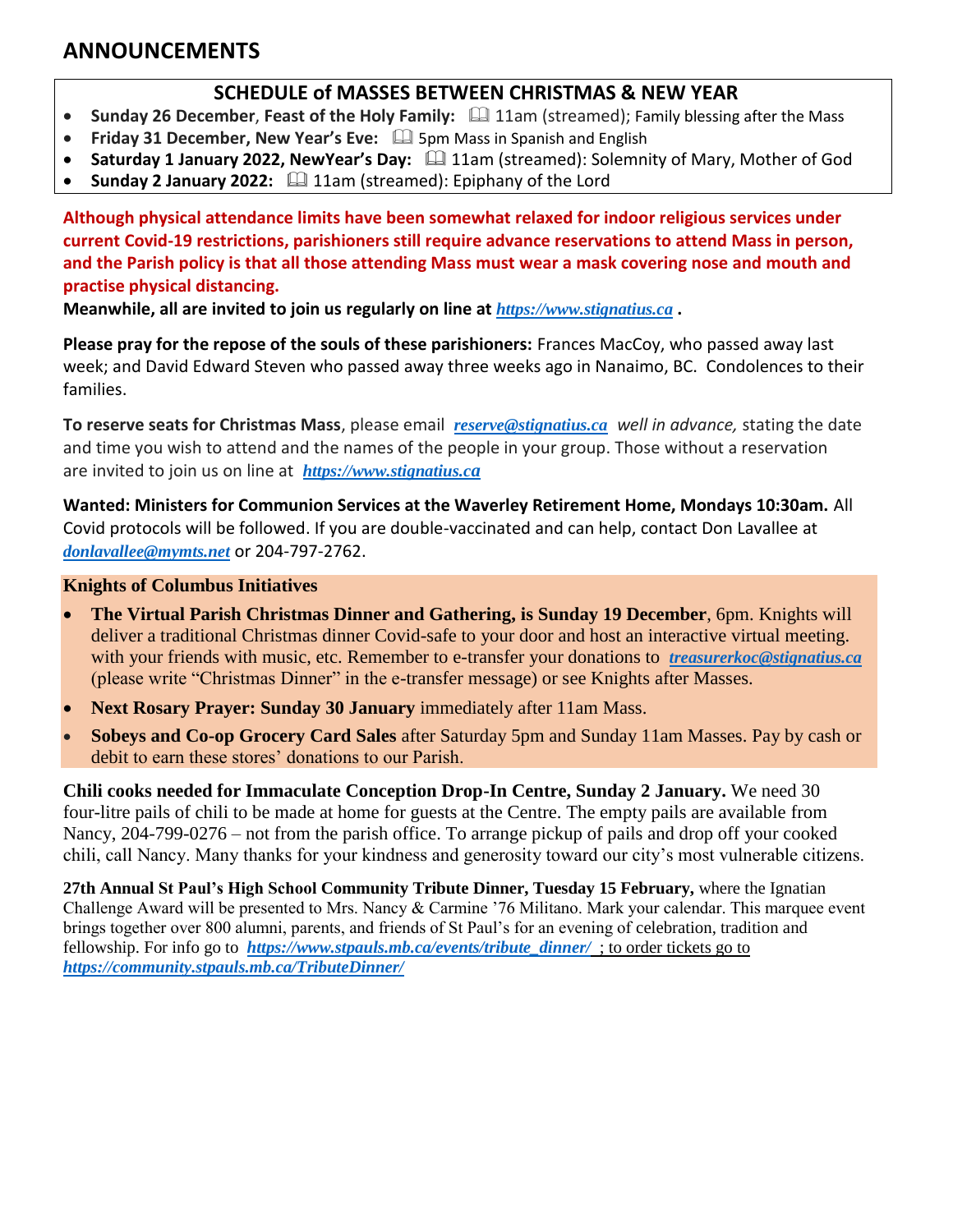#### <span id="page-2-0"></span>**REFLECTION**

#### **THE MAGNIFICAT (Luke 1: 46-55)**

My soul proclaims the greatness of the Lord; my spirit rejoices in God my Saviour, for He has looked with favour on His humble servant. From this day, all generations will call me blessed. The Almighty has done great things for me, and holy is His Name. He has mercy on those who fear Him in every generation. He has shown the strength of his arm; He has scattered the proud in their conceit. He has cast down the mighty from their thrones, and has lifted up the humble. He has filled the hungry with good things, and the rich He has sent empty away. He has come to the help of His servant Israel for He has remembered his promise of mercy, the promise He made to our fathers, to Abraham and his children for ever. Glory be to the Father, and to the Son, and to the Holy Spirit, as it was in the beginning, is now, and ever shall be. Amen, Alleluia.

#### **MAGNIFYING GLASS**

*And Mary said, "My soul magnifies the Lord."* (Luke 1:46)

We hear that down is up and up is down rich empty and poor, poverty steeped with riches and nothing will ever be the same

Our pride is exposed as shame and shame inverted becomes pride and nothing will ever be the same

The kings beg in the street for coins and the street junkies take eucalyptus steam showers all day and nothing will ever be the same

You come into this gunning, shot-up world Mary sings of your power and peace and your only weapon a willing womb

You magnify us with your round looking glass and see our microscopic lives as large and our greatness you smoke out with focused light

In turn our souls magnify you, you unexpected world flipper, as we look up through the lens of goodness and mercy and just your eye fills up the monocle of the sky

> – Rev Michael Coffey (Pastor, First English Lutheran Church, Austin, TX), *Mystery without Rhyme or Reason: Poetic Reflections on the Revised Common Lectionary*